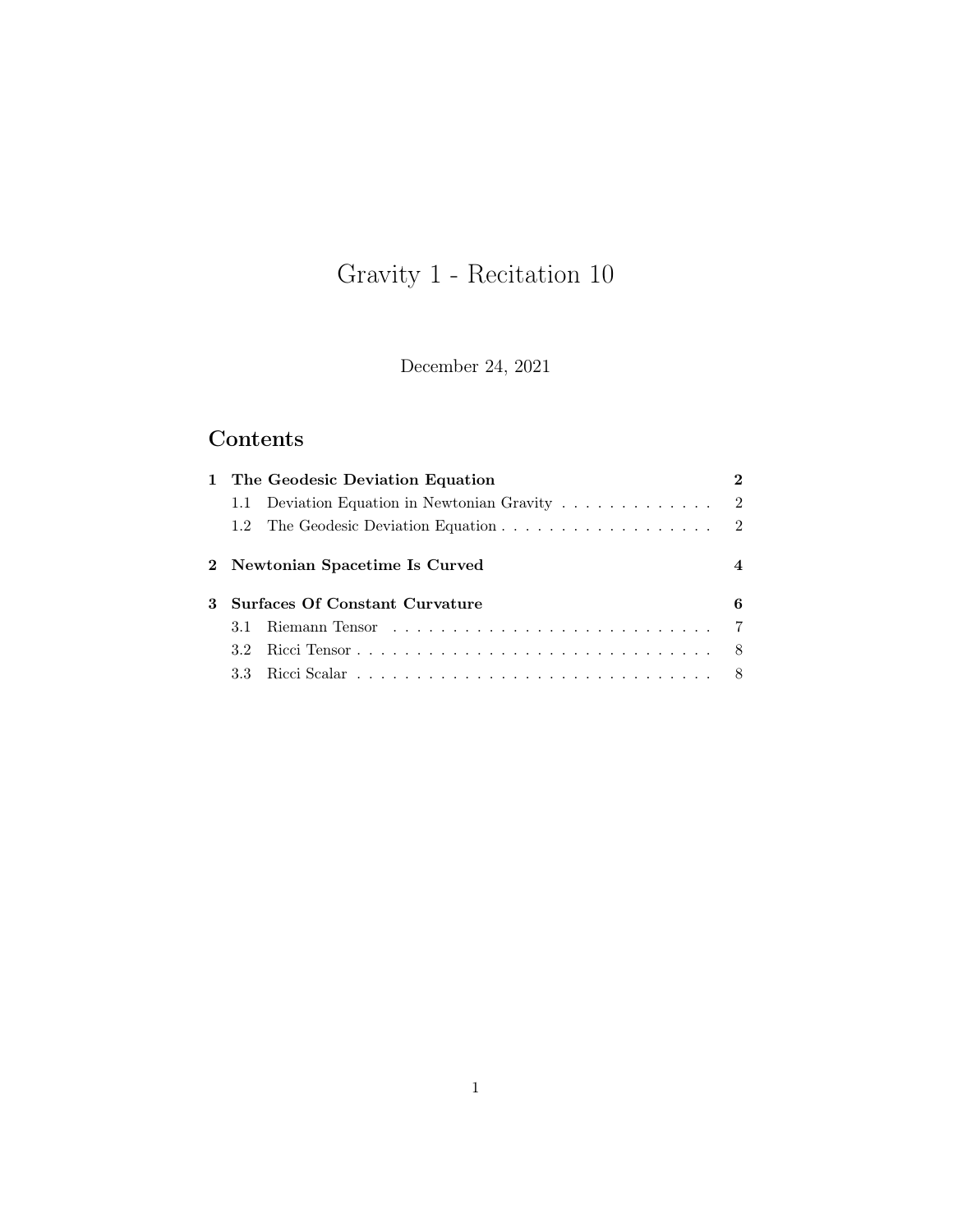## <span id="page-1-0"></span>1 The Geodesic Deviation Equation

#### <span id="page-1-1"></span>1.1 Deviation Equation in Newtonian Gravity

Consider two nearby particles moving only under the influence of gravity. In an inertial frame the equation of motion for the position  $x^{i}(t)$  of the first particle is

<span id="page-1-3"></span>
$$
\frac{d^2x^i}{dt^2} = -\delta^{ij}\frac{\partial\phi}{\partial x^j}\left(x^k\right) \tag{1}
$$

Let  $S^i$  be a small separation vector between the two particles,  $S^i \ll 1$ . The position of the second particle is  $x^{i}(t) + S^{i}(t)$ . We write its equation of motion, and approximate to linear order in  $S^i$ 

<span id="page-1-4"></span>
$$
\frac{d^2\left(x^i + S^i\right)}{dt^2} = -\delta^{ij}\frac{\partial\phi\left(x^k + S^k\right)}{\partial x^j} \approx -\delta^{ij}\frac{\partial\phi}{\partial x^j}\left(x^k\right) - \delta^{ij}\left(\frac{\partial}{\partial x^k}\frac{\partial\phi}{\partial x^j}\right)\left(x^k\right)S^k\tag{2}
$$

Subtracting [\(1\)](#page-1-3) from [\(2\)](#page-1-4) yields

☛

 $\searrow$ 

<span id="page-1-5"></span> $d^2S^i$  $\frac{d^2S^i}{dt^2} = -\delta^{ij}\frac{\partial^2\phi}{\partial x^k\partial x^j}$  $\frac{\partial \varphi}{\partial x^k \partial x^j} S^k$  Newtonian deviation equation

<span id="page-1-6"></span>✠

(3)

Equation [\(3\)](#page-1-5) is the Newtonian deviation equation. The Hessian of the scalar potential field  $\frac{\partial^2 \phi}{\partial x^k \partial y}$  $\frac{\partial^2 \phi}{\partial x^k \partial x^j}$  is called the *tidal tensor*. It determines the tidal forces on an extended body in a gravitational field.

#### <span id="page-1-2"></span>1.2 The Geodesic Deviation Equation

Consider two neighboring geodesics, separated at each point by an infinitesimal separation vector S (deviation between nearby geodesics),  $|S^{\mu}| \ll 1$ . One geodesic has coordinate  $x^{\mu}(\tau)$  and the second has coordinate  $x^{\mu}(t) + S^{\mu}(\tau)$ .

Exercise: Find the equation for the acceleration of the separation vector. This equation is called the geodesic deviation equation.

We denote the velocity along the first geodesic as  $u^{\mu} = \frac{dx^{\mu}}{d\tau}$ .

The velocity of the separation, as we move along the geodesic in the direction of the tangent  $u$ , is

$$
V^{\mu} = (\nabla_u S)^{\mu} = u^{\nu} \nabla_{\nu} S^{\mu} = u^{\nu} \partial_{\nu} S^{\mu} + u^{\nu} \Gamma^{\mu}_{\nu \rho} S^{\rho}
$$
  

$$
= \frac{dS^{\mu}}{d\tau} + \Gamma^{\mu}_{\nu \rho} u^{\nu} S^{\rho}
$$
 (4)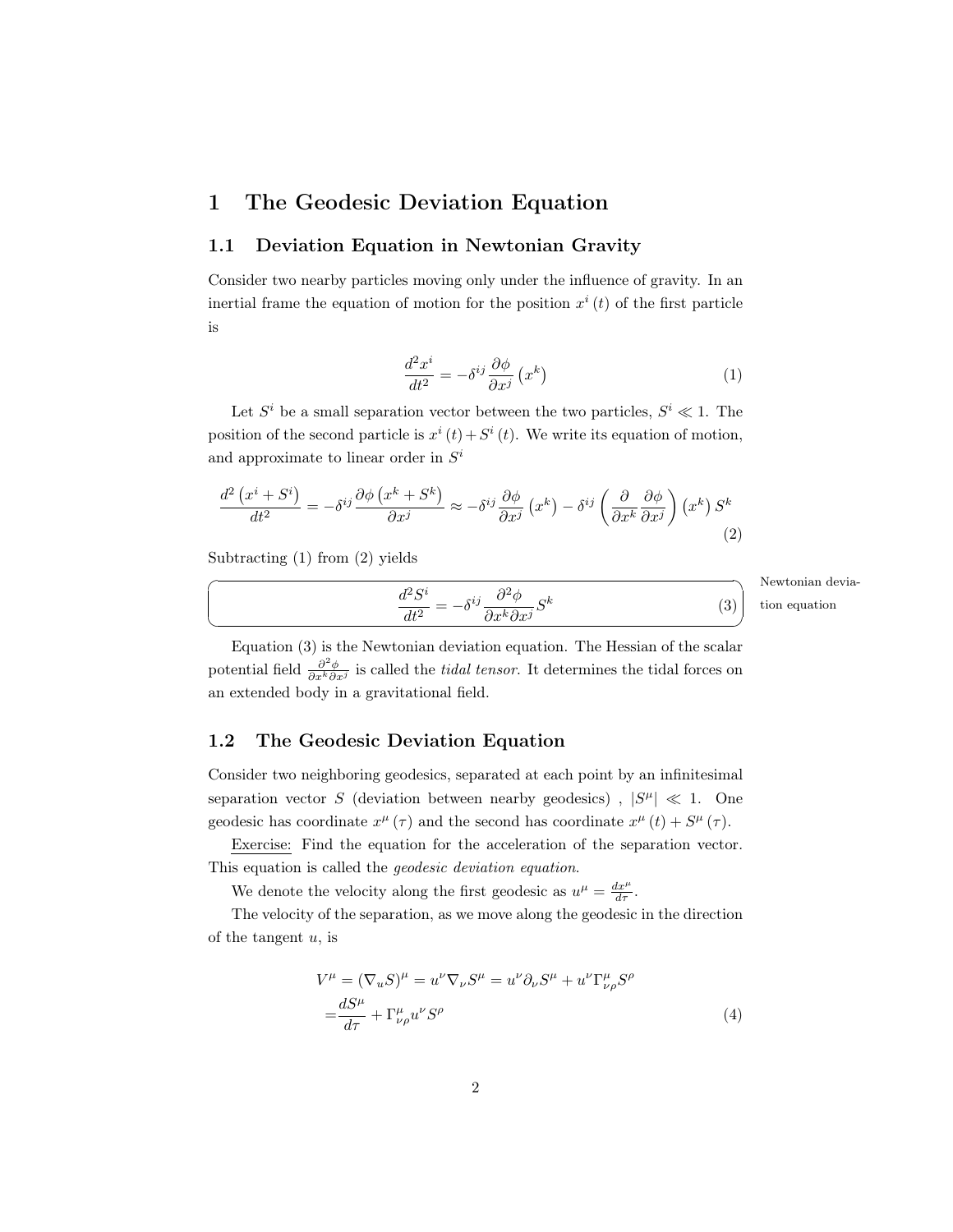It is the "relative velocity of the geodesics".

The acceleration of the separation , as we move along the geodesic in the direction of the tangent  $u$ , is

<span id="page-2-0"></span>
$$
A^{\mu} = (\nabla_u V)^{\mu} = u^{\nu} \nabla_{\nu} V^{\mu} = u^{\nu} \partial_{\nu} V^{\mu} + u^{\nu} \Gamma^{\mu}_{\nu \rho} V^{\rho}
$$
  

$$
= \frac{dV^{\mu}}{d\tau} + \Gamma^{\mu}_{\nu \rho} u^{\nu} V^{\rho}
$$
 (5)

It is the "relative acceleration of the geodesics".

Plug  $(4)$  into  $(5)$ 

$$
A^{\mu} = \frac{d}{d\tau} \left( \frac{dS^{\mu}}{d\tau} + u^{\nu} \Gamma^{\mu}_{\nu\rho} S^{\rho} \right) + \Gamma^{\mu}_{\nu\rho} u^{\nu} \left( \frac{dS^{\rho}}{d\tau} + \Gamma^{\rho}_{\sigma\lambda} u^{\sigma} S^{\lambda} \right)
$$
  
\n
$$
= \frac{d^{2}S^{\mu}}{d\tau^{2}} + \frac{d}{d\tau} \left( u^{\nu} \Gamma^{\mu}_{\nu\rho} S^{\rho} \right) + \Gamma^{\mu}_{\nu\rho} u^{\nu} \frac{dS^{\rho}}{d\tau} + \Gamma^{\mu}_{\nu\rho} \Gamma^{\rho}_{\sigma\lambda} u^{\nu} u^{\sigma} S^{\lambda}
$$
  
\n
$$
= \frac{d^{2}S^{\mu}}{d\tau^{2}} + \frac{du^{\nu}}{d\tau} \Gamma^{\mu}_{\nu\rho} S^{\rho} + u^{\nu} u^{\lambda} \partial_{\lambda} \Gamma^{\mu}_{\nu\rho} S^{\rho} + u^{\nu} \Gamma^{\mu}_{\nu\rho} \frac{dS^{\rho}}{d\tau} + \Gamma^{\mu}_{\nu\rho} u^{\nu} \frac{dS^{\rho}}{d\tau} + \Gamma^{\mu}_{\nu\rho} \Gamma^{\rho}_{\sigma\lambda} u^{\nu} u^{\sigma} S^{\lambda}
$$
  
\n(6)

Now we will write the geodesic equations for the two nearby geodesics, approximate to first order in S, and subtract them. The resulting equation (for  $\frac{d^2S^{\mu}}{dr^2}$ ) will be substituted into [\(6\)](#page-2-1), as well as the equation of the first geodesic (for  $\frac{du^{\nu}}{d\tau}$ ).

The equation of the first geodesic  $x^{\mu}(\tau)$  is

<span id="page-2-4"></span><span id="page-2-1"></span>
$$
\frac{d^2x^{\rho}}{d\tau^2} + \Gamma^{\rho}_{\mu\nu}\frac{dx^{\mu}}{d\tau}\frac{dx^{\nu}}{d\tau} = 0\tag{7}
$$

The equation of the nearby geodesic  $x^{\mu}(\tau) + S^{\mu}(\tau)$  is

<span id="page-2-2"></span>
$$
\frac{d^2\left(x^{\rho} + S^{\rho}\right)}{d\tau^2} + \Gamma^{\rho}_{\mu\nu}\left(x^{\sigma} + S^{\sigma}\right) \frac{d\left(x^{\mu} + S^{\mu}\right)}{d\tau} \frac{d\left(x^{\nu} + S^{\nu}\right)}{d\tau} = 0 \tag{8}
$$

To linear approximation in  $S^{\mu}$  [\(8\)](#page-2-2) becomes

<span id="page-2-3"></span>
$$
\frac{d^2x^{\rho}}{d\tau^2} + \frac{d^2S^{\rho}}{d\tau^2} + \left(\Gamma^{\rho}_{\mu\nu} + S^{\sigma}\partial_{\sigma}\Gamma^{\rho}_{\mu\nu}\right)\frac{dx^{\mu}}{d\tau}\frac{dx^{\nu}}{d\tau} + 2\Gamma^{\rho}_{\mu\nu}\frac{dx^{\mu}}{d\tau}\frac{dS^{\nu}}{d\tau} = 0\tag{9}
$$

where the Christoffels in [\(9\)](#page-2-3) are evaluated on the first geodesic, to first order in separation  $S^{\sigma}$ 

$$
\Gamma^{\rho}_{\mu\nu}(x^{\sigma} + S^{\sigma}) \approx \Gamma^{\rho}_{\mu\nu}(x^{\sigma}) + S^{\sigma} \partial_{\sigma} \Gamma^{\rho}_{\mu\nu}(x^{\sigma})
$$
\n(10)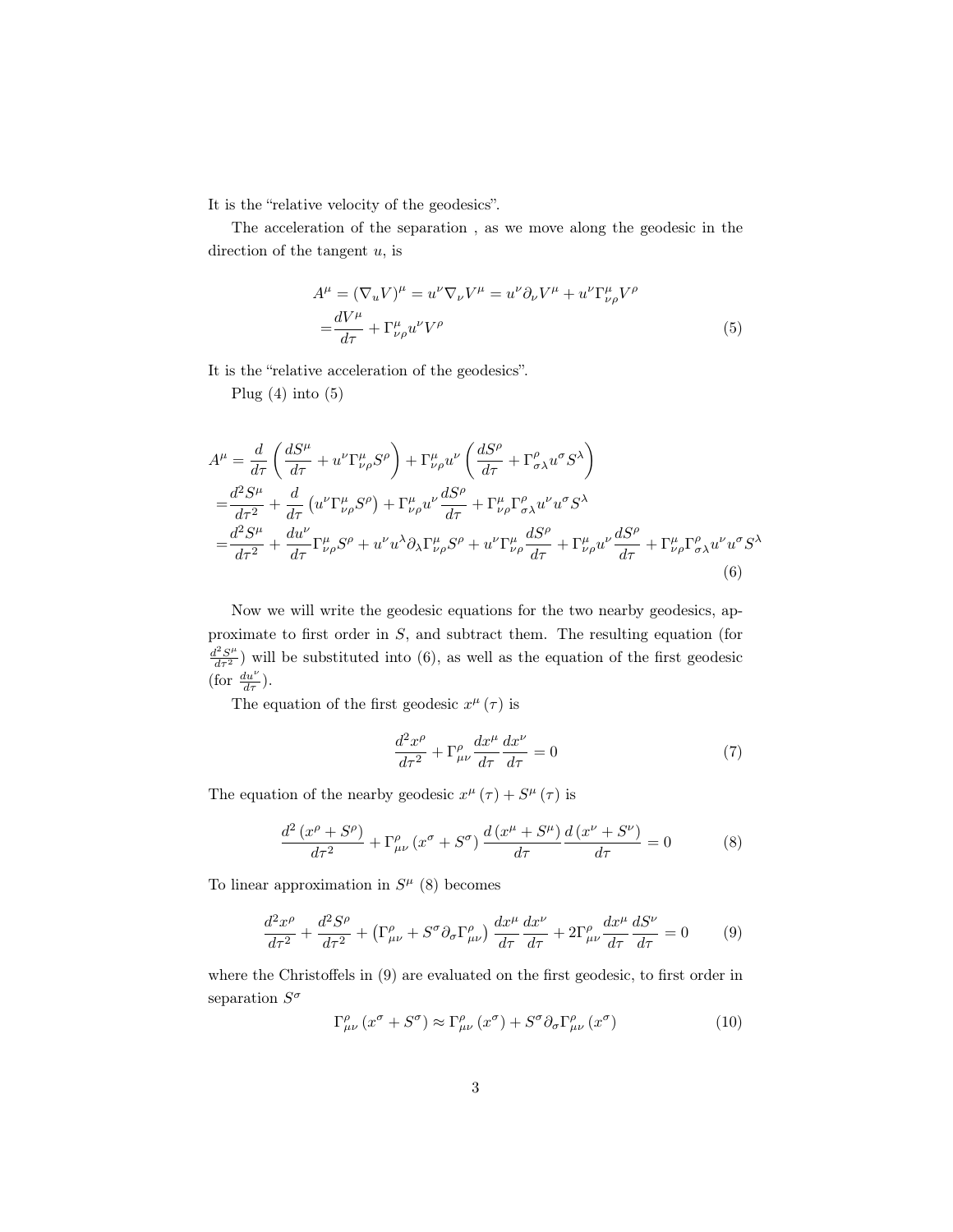[\(9\)](#page-2-3) can be written as

<span id="page-3-1"></span>
$$
\frac{d^2x^{\rho}}{d\tau^2} + \Gamma^{\rho}_{\mu\nu}\frac{dx^{\mu}}{d\tau}\frac{dx^{\nu}}{d\tau} + \frac{d^2S^{\rho}}{d\tau^2} + 2\Gamma^{\rho}_{\mu\nu}u^{\mu}\frac{dS^{\nu}}{d\tau} = -\partial_{\sigma}\Gamma^{\rho}_{\mu\nu}u^{\mu}u^{\nu}S^{\sigma} \tag{11}
$$

Subtract [\(7\)](#page-2-4) from [\(11\)](#page-3-1) yields

<span id="page-3-2"></span>
$$
\frac{d^2S^{\rho}}{d\tau^2} + 2\Gamma^{\rho}_{\mu\nu}u^{\mu}\frac{dS^{\nu}}{d\tau} = -\partial_{\sigma}\Gamma^{\rho}_{\mu\nu}u^{\mu}u^{\nu}S^{\sigma}
$$
\n(12)

Also, [\(7\)](#page-2-4) can be written as

☛

 $\searrow$ 

☛

 $\searrow$ 

<span id="page-3-3"></span>
$$
\frac{du^{\nu}}{d\tau} = -\Gamma^{\nu}_{\sigma\lambda}u^{\sigma}u^{\lambda} \tag{13}
$$

Plug [\(12\)](#page-3-2) and [\(13\)](#page-3-3) into  $A^{\mu}$  [\(6\)](#page-2-1) yields

$$
A^{\mu} = -\Gamma^{\nu}_{\sigma\lambda}\Gamma^{\mu}_{\nu\rho}u^{\sigma}u^{\lambda}S^{\rho} + \partial_{\lambda}\Gamma^{\mu}_{\nu\rho}u^{\nu}u^{\lambda}S^{\rho} + \Gamma^{\mu}_{\nu\rho}\Gamma^{\rho}_{\sigma\lambda}u^{\nu}u^{\sigma}S^{\lambda} - \partial_{\rho}\Gamma^{\mu}_{\nu\sigma}u^{\nu}u^{\sigma}S^{\rho}
$$
  
\n
$$
= \left(\partial_{\nu}\Gamma^{\mu}_{\sigma\rho} - \partial_{\rho}\Gamma^{\mu}_{\sigma\nu} + \Gamma^{\mu}_{\nu\lambda}\Gamma^{\lambda}_{\sigma\rho} - \Gamma^{\mu}_{\rho\lambda}\Gamma^{\lambda}_{\sigma\nu}\right)u^{\nu}u^{\sigma}S^{\rho}
$$
  
\n
$$
= R^{\mu}_{\sigma\nu\rho}u^{\nu}u^{\sigma}S^{\rho}
$$
\n(14)

At last, we found the geodesic deviation equation

The geodesic de-✠ viation equation

(15)

 $(16)$ 

✠

$$
A^{\rho} = R^{\rho}_{\ \sigma\mu\nu} u^{\sigma} u^{\mu} S^{\nu}
$$

where  $R^{\rho}_{\ \sigma\mu\nu}$  is the *Riemann curvature tensor* (its components in coordinate basis)

> Riemann curvature tensor

<span id="page-3-4"></span>
$$
R^{\rho}_{\ \sigma\mu\nu}=\partial_{\mu}\Gamma^{\rho}_{\sigma\nu}-\partial_{\nu}\Gamma^{\rho}_{\sigma\mu}+\Gamma^{\rho}_{\mu\lambda}\Gamma^{\lambda}_{\sigma\nu}-\Gamma^{\rho}_{\nu\lambda}\Gamma^{\lambda}_{\sigma\mu}
$$

The relative acceleration between two neighboring geodesics is proportional to the curvature. Physically, this acceleration is interpreted as a manifestation of gravitational tidal forces.

## <span id="page-3-0"></span>2 Newtonian Spacetime Is Curved

Calculate the Riemann curvature tensor of a Newtonian spacetime consisting of a gravitational potential  $\phi(x^i)$ .

Consider a Newtonian spacetime (non relativistic). There are a flat spatial metric and a temporal metric, but no spacetime metric. Instead, there is an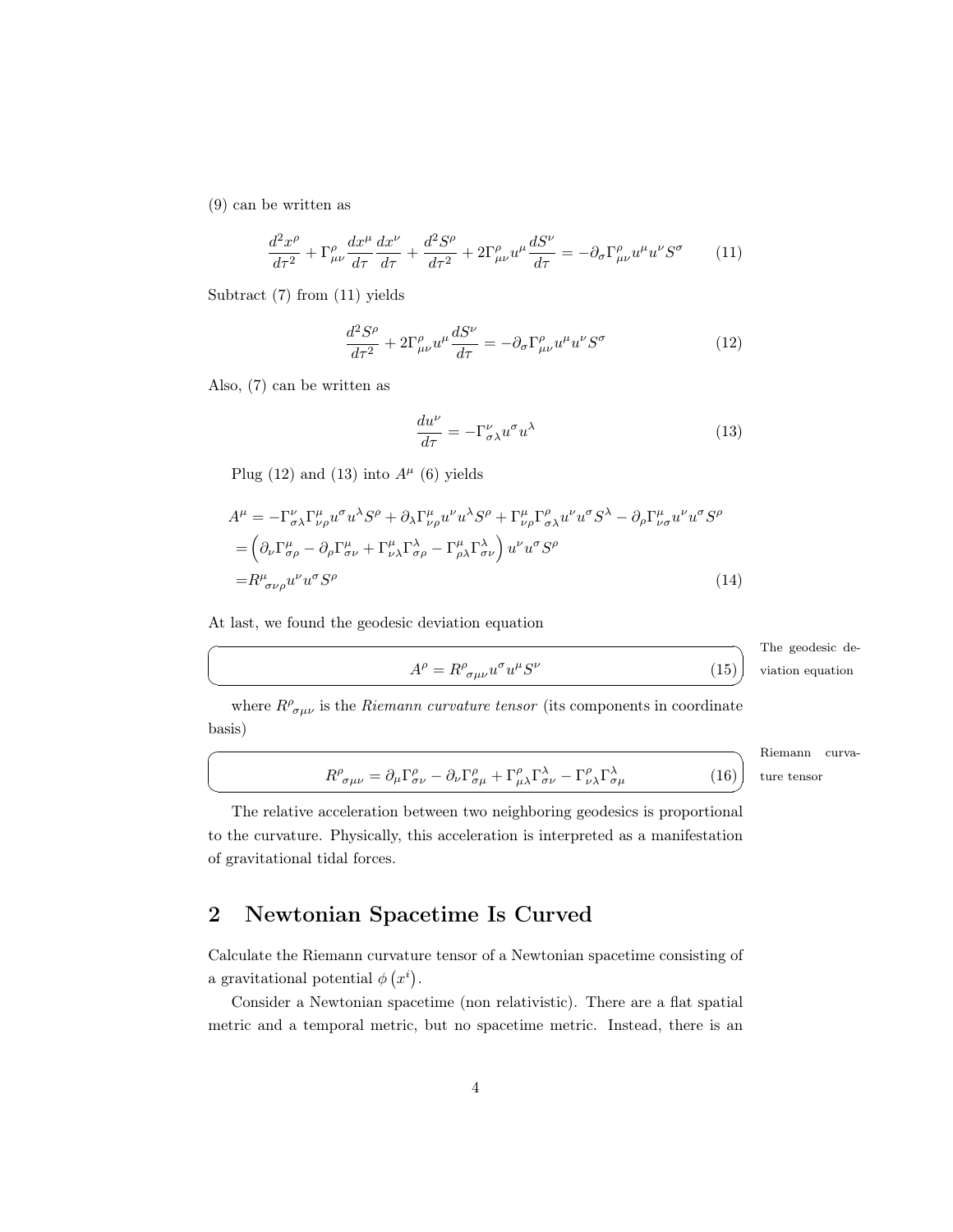absolute time function, giving the absolute time  $t$  at any point in spacetime. We can use the absolute time as a parameter, and write a trivial equation of motion for  $t$ , and the equation of motion for a particle in a Newtonian static gravitational field  $\phi(x^i)$ , in inertial Cartesian coordinates, as

<span id="page-4-0"></span>
$$
\frac{d^2t}{dt^2} = 0\tag{17}
$$

<span id="page-4-1"></span>
$$
\frac{d^2x^i}{dt^2} + \partial^i \phi \frac{dt}{dt} \frac{dt}{dt} = 0
$$
\n(18)

Repackage [\(17\)](#page-4-0) and [\(18\)](#page-4-1) in spacetime tensorial form as

$$
\frac{d^2x^{\rho}}{dt^2} + \Gamma^{\rho}_{\mu\nu}\frac{dx^{\mu}}{dt}\frac{dx^{\nu}}{dt} = 0
$$
\n(19)

where the only non-vanishing  $\Gamma$ 's are

☛

 $\searrow$ 

 $\overline{a}$ 

 $\searrow$ 

$$
\Gamma_{tt}^i = \partial^i \phi \tag{20}
$$

So, a particle only under the influence of gravity is moving along geodesics of spacetime. This is a manifestation of the equivalence principle, gravity is a geometry of spacetime (again - not relativistic at all).

The Riemann tensor components  $R^t_{\sigma\mu\nu} = 0$  since

$$
R^{t}{}_{\sigma\mu\nu} = \partial_{\mu}\Gamma^{t}_{\sigma\nu} - \partial_{\nu}\Gamma^{t}_{\sigma\mu} + \Gamma^{t}_{\mu\lambda}\Gamma^{ \lambda}_{\sigma\nu} - \Gamma^{t}_{\nu\lambda}\Gamma^{\lambda}_{\sigma\mu}
$$
\n(21)

and any  $\Gamma^t_{\mu\nu} = 0$ . The Riemann tensor components  $R^i{}_{\sigma\mu\nu}$  are

$$
R^{i}{}_{\sigma\mu\nu} = \partial_{\mu}\Gamma^{i}{}_{\sigma\nu} - \partial_{\nu}\Gamma^{i}{}_{\sigma\mu} + \Gamma^{i}{}_{\mu\lambda}\Gamma^{ \lambda}{}_{\sigma\nu} - \Gamma^{i}{}_{\nu\lambda}\Gamma^{ \lambda}{}_{\sigma\mu}
$$

$$
= \partial_{\mu}\Gamma^{i}{}_{\sigma\nu} - \partial_{\nu}\Gamma^{i}{}_{\sigma\mu} \tag{22}
$$

since if the index  $\lambda = t \Gamma^t_{\sigma \nu} = 0$  and if  $\lambda = j$  then  $\Gamma^i_{\mu j} = 0$ . Also, we must have  $\sigma = t$ , and one temporal and one spatial remaining indices. The only non-vanishing components are

> Newtonian Riemann curvature tensor

 $^{\prime}$ 

 $(23)$ 

✟

<span id="page-4-2"></span>
$$
R^i_{\phantom{i}tjt}=-R^i_{\phantom{i}ttj}=\partial_j\Gamma^i_{tt}=\partial_j\partial^i\phi
$$

We found that the Newtonian curvature tensor [\(23\)](#page-4-2) is indeed the tidal tensor as in the Newtonian deviation equation [\(3\)](#page-1-5). We found that while space is flat, the Newtonian spacetime is curved if there is non-homogeneous gravitational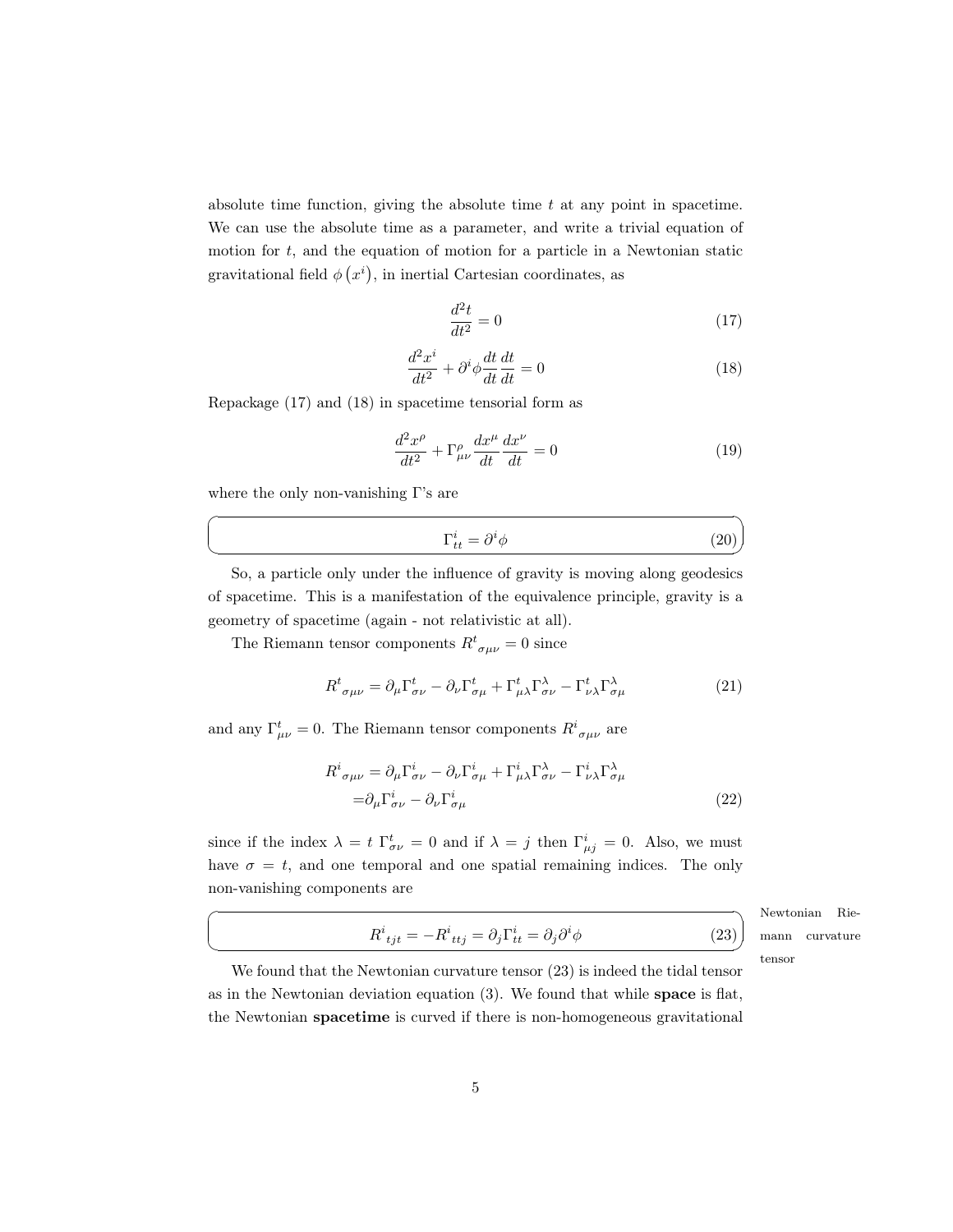force  $\partial^i \phi$ . Notice also that the Ricci tensor

$$
R_{\mu\nu} \equiv R^{\rho}_{\ \mu\rho\nu} \tag{24}
$$

has one non vanishing component

 $\overline{a}$  $\searrow$ Newtonian Ricci  $R_{tt} = R^i_{\;tit} = \partial_i \partial^i \phi = \nabla^2 \phi$  (25) tensor

and by Poisson equation it equals the mass density source

$$
R_{tt} = 4\pi\rho \tag{26}
$$

## <span id="page-5-0"></span>3 Surfaces Of Constant Curvature

Consider the 2-dimensional metric of the form

<span id="page-5-1"></span>
$$
ds^{2} = a^{2} \left( d\chi^{2} + f\left(\chi\right)^{2} d\psi^{2} \right)
$$
 (27)

There are three classical cases:

**Hyperboloid:** For  $f(\chi) = \sinh(\chi)$ , denote  $\psi \equiv \phi$ , it is the hyperboloid (hyperbolic plane) of radius a with metric

<span id="page-5-2"></span>
$$
ds^2 = a^2 \left(d\chi^2 + \sinh^2\chi d\phi^2\right) \tag{28}
$$

**Plane:** For  $f(\chi) = \chi$ , denote  $a\chi \equiv r$ ,  $\psi \equiv \theta$ , it is the Euclidean plane with metric

<span id="page-5-3"></span>
$$
ds^2 = dr^2 + r^2 d\theta^2 \tag{29}
$$

**Sphere:** For  $f(\chi) = \sin \chi$ , denote  $\chi \equiv \theta$ ,  $\psi \equiv \phi$ , it is the sphere of radius a with metric

<span id="page-5-4"></span>
$$
ds^2 = a^2 \left(d\theta^2 + \sin^2\theta d\phi^2\right) \tag{30}
$$

Exercise: Calculate the Riemann tensor, Ricci tensor and Ricci scalar of the metric  $(27)$ , and in particular of the three classical cases above  $(28)$ , $(29)$ , $(30)$ . What do they have in common?

We calculated the Christoffel symbols of metric [\(27\)](#page-5-1) in previous recitation.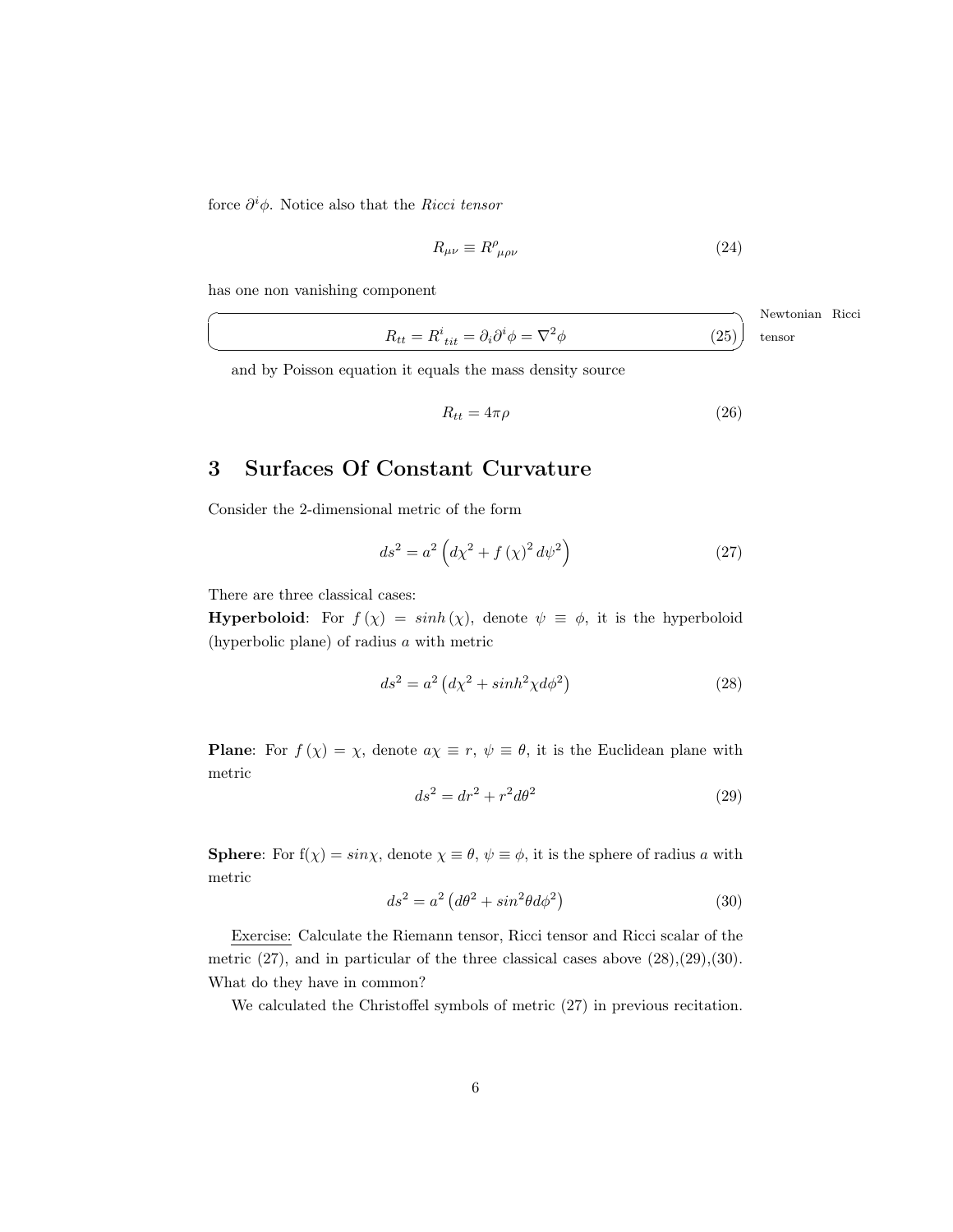The non vanishing ones are

$$
\Gamma_{\psi\psi}^{\chi} = -f f' \tag{31}
$$

$$
\Gamma^{\psi}_{\psi\chi} = \frac{f'}{f} \tag{32}
$$

### <span id="page-6-0"></span>3.1 Riemann Tensor

Use formula [\(16\)](#page-3-4). The last two indices of the Riemann tensor are antisymmetric, therefore they must have different indices, so there are four possible components to consider:  $R^{\chi}_{\psi\chi\psi}$ ,  $R^{\chi}_{\chi\chi\psi}$ ,  $R^{\psi}_{\chi\chi\psi}$ ,  $R^{\psi}_{\psi\chi\psi}$ .

$$
R^{\chi}_{\psi\chi\psi} = \partial_{\chi}\Gamma^{\chi}_{\psi\psi} - \partial_{\psi}\Gamma^{\chi}_{\psi\chi} + \Gamma^{\chi}_{\chi k}\Gamma^k_{\psi\psi} - \Gamma^{\chi}_{\psi k}\Gamma^k_{\psi\chi}
$$
  
\n
$$
= \partial_{\chi}\Gamma^{\chi}_{\psi\psi} - \Gamma^{\chi}_{\psi\psi}\Gamma^{\psi}_{\psi\chi}
$$
  
\n
$$
= (-ff')' - (-ff')\left(\frac{f'}{f}\right) = -(f')^2 - ff'' + (f')^2
$$
  
\n
$$
= -ff''
$$
\n(33)

since derivatives with respect to  $\psi$  vanish, and the Γ does not vanish here only when the index  $k = \psi$ .

$$
R^{\chi}_{\chi\chi\psi} = \partial_{\chi}\Gamma^{\chi}_{\chi\psi} - \partial_{\psi}\Gamma^{\chi}_{\chi\chi} + \Gamma^{\chi}_{\chi\lambda}\Gamma^{\lambda}_{\chi\psi} - \Gamma^{\chi}_{\psi\lambda}\Gamma^{\lambda}_{\chi\chi} = 0 \tag{34}
$$

since all the terms have  $\Gamma$  with two  $\chi$  indices. Likewise,

<span id="page-6-2"></span><span id="page-6-1"></span>
$$
R^{\psi}_{\ \psi\chi\psi} = 0 \tag{35}
$$

$$
R^{\psi}_{\chi\chi\psi} = \partial_{\chi}\Gamma^{\psi}_{\chi\psi} - \partial_{\psi}\Gamma^{\psi}_{\chi\chi} + \Gamma^{\psi}_{\chi k}\Gamma^k_{\chi\psi} - \Gamma^{\psi}_{\psi k}\Gamma^k_{\chi\chi}
$$
  
\n
$$
= \partial_{\chi}\Gamma^{\psi}_{\chi\psi} + \Gamma^{\psi}_{\chi\psi}\Gamma^{\psi}_{\chi\psi}
$$
  
\n
$$
= \left(\frac{f'}{f}\right)' + \left(\frac{f'}{f}\right)^2 = \frac{f''f - (f')^2}{f^2} + \frac{(f')^2}{f^2}
$$
  
\n
$$
= \frac{f''}{f}
$$
 (36)

Collecting results [\(33\)](#page-6-1) and [\(36\)](#page-6-2), the non-vanishing independent Riemann tensor components are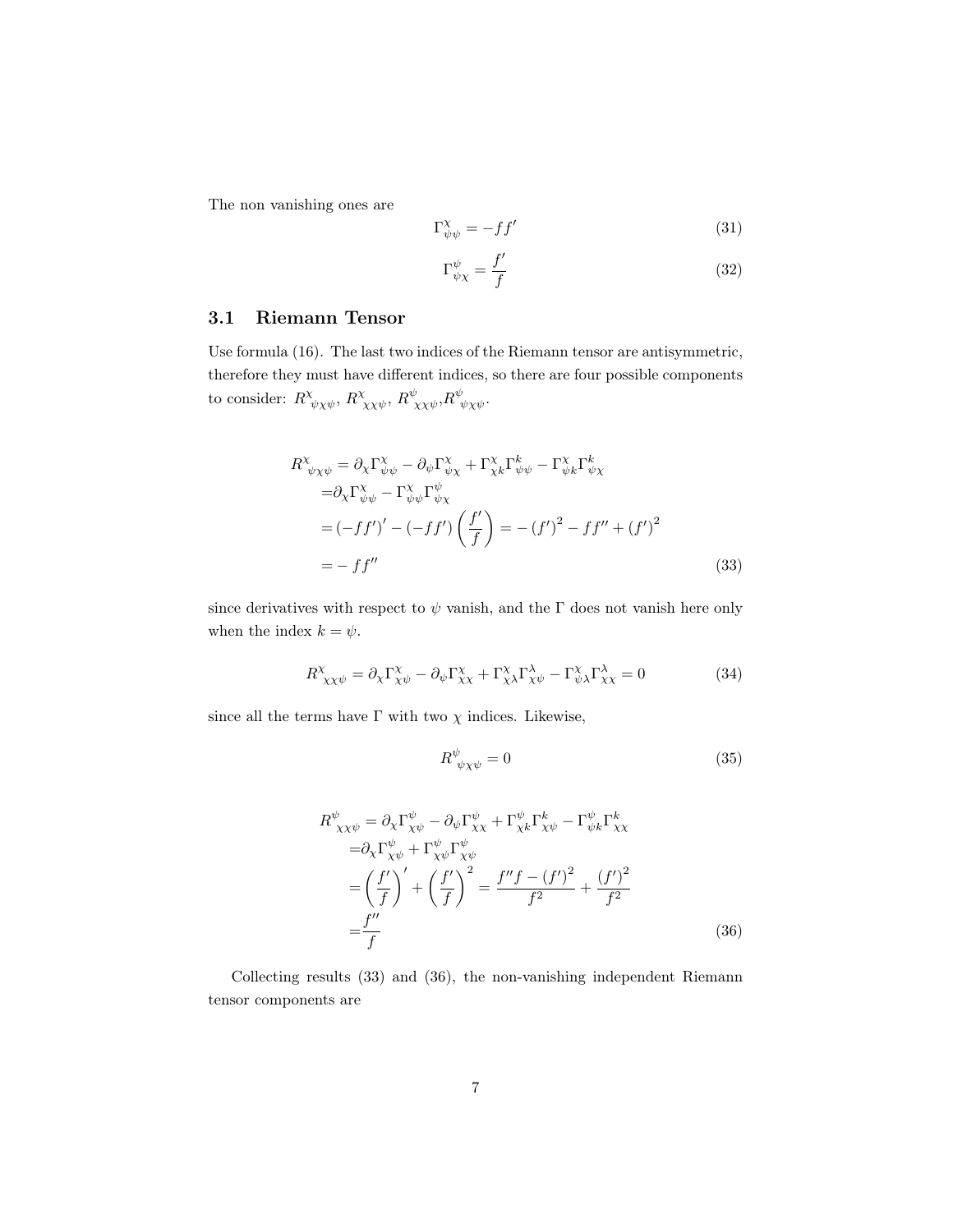$$
R^{\chi}_{\psi\chi\psi} = -ff'' \tag{37}
$$

$$
R^{\psi}_{\ \chi\psi\chi} = -\frac{f''}{f} \tag{38}
$$

Sanity check: Notice that for the Euclidean plane  $f'' = 0$ , so indeed all components of the Riemann tensor vanish and the space is flat. For the sphere

$$
R^{\theta}_{\ \phi\theta\phi} = \sin^2\theta \tag{39}
$$

$$
R^{\phi}_{\ \theta\phi\theta} = 1\tag{40}
$$

#### <span id="page-7-0"></span>3.2 Ricci Tensor

 $\overline{\phantom{0}}$ 

 $\overline{\phantom{a}}$ 

 $\overline{\phantom{0}}$ 

✖

 $\sqrt{2}$ 

✍

 $\overline{a}$ 

 $\searrow$ 

The only non-vanishing Ricci tensor components are

$$
R_{\chi\chi} = R^k_{\ \chi k\chi} = R^\psi_{\ \chi\psi\chi} = -\frac{f''}{f} \tag{41}
$$

$$
R_{\psi\psi} = R^k_{\psi k\psi} = R^{\chi}_{\psi\chi\psi} = -f f'' \tag{42}
$$

Again, for the plane all is zero, and for the sphere

$$
R_{\theta\theta} = 1\tag{43}
$$

$$
R_{\phi\phi} = \sin^2\theta \tag{44}
$$

## <span id="page-7-1"></span>3.3 Ricci Scalar

The Ricci scalar is

$$
R = g^{ij} R_{ij} = g^{\chi\chi} R_{\chi\chi} + g^{\psi\psi} R_{\psi\psi} = \frac{1}{a^2} \left( -\frac{f''}{f} \right) + \frac{1}{a^2} \frac{1}{f^2} \left( -ff'' \right) \tag{45}
$$

$$
R = -\frac{2}{a^2} \frac{f''}{f} \tag{46}
$$

Only when  $f(\chi)$  is trigonometric, hyperbolic or linear function, does  $\frac{f''}{f}$  $\frac{1}{f}$  is constant, and so is R.

Hyperboloid:  $f'' = +f$ . It has a constant **negative** curvature scalar

$$
R_{hyperboloid} = -\frac{2}{a^2} \tag{47}
$$

✟

✠